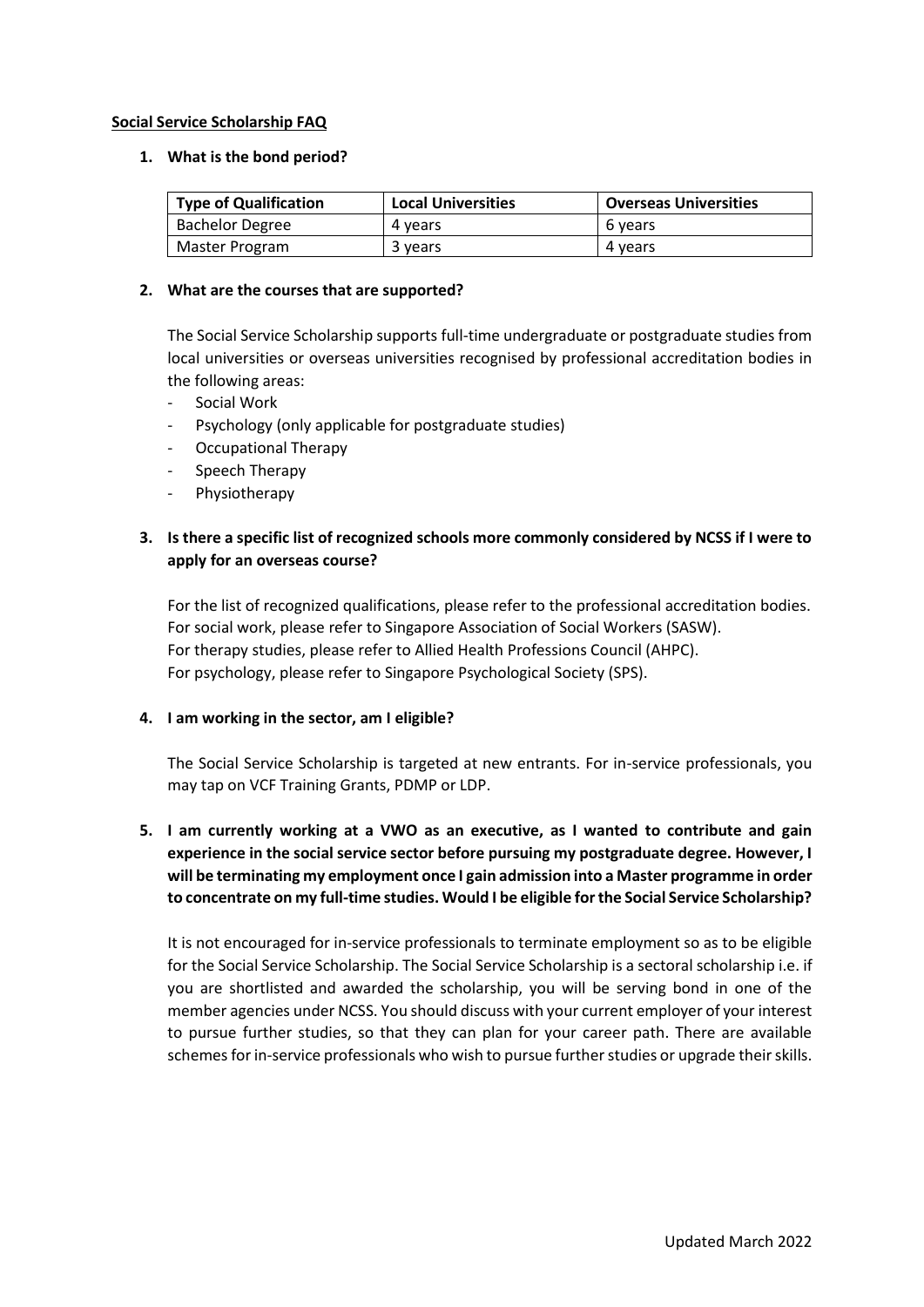**6. I recently graduated with a Diploma in Digital Film and Television and have always been passionate about addressing social issues. Is there any scholarship that I might be suitable for?**

You may apply for the SGIS Scholarship that supports management courses. NCSS partners MOE to offer the SGIS scholarship that supports undergraduate studies in the following areas:

- Business Studies (Marketing / Human Resources / Business Management)
- Communication Studies (Communication Studies / Communications and New Media)
- **7. I am currently a psychologist with a SPED School and am looking to pursue a PhD to further my interest in children with special needs. Does the scholarship applies for PhD studies?** No, PhD is not supported currently.
- **8. I am commencing course in March, do I apply for the Full-Term Scholarship or Mid-Term Scholarship?**

Please apply for the Full-Term Scholarship if you have yet to commence studies. If you have completed at least one semester, please apply for the Mid-Term Scholarship.

### **9. What does the scholarship package entails?**

The Social Service Scholarship is a 100% sponsorship that covers full tuition fees, monthly allowance, pre-studies allowance, overseas exchange programs, enrichment activity allowance and any other compulsory fees required to complete the course of study.

### **10. When will I be informed of the outcome?**

Applications received by 31 March will be assessed in April / May. Applications received by 30 September will be assessed in October / November. Please submit your application via Brightsparks. We regret to inform that only shortlisted candidates will be notified.

### **11. Does the scholarship supports overseas universities?**

Yes, so long the qualification is recognized by the professional accreditation bodies.

### **12. Does the scholarship supports part-time studies?**

No, the Social Service Scholarship supports full-time studies only.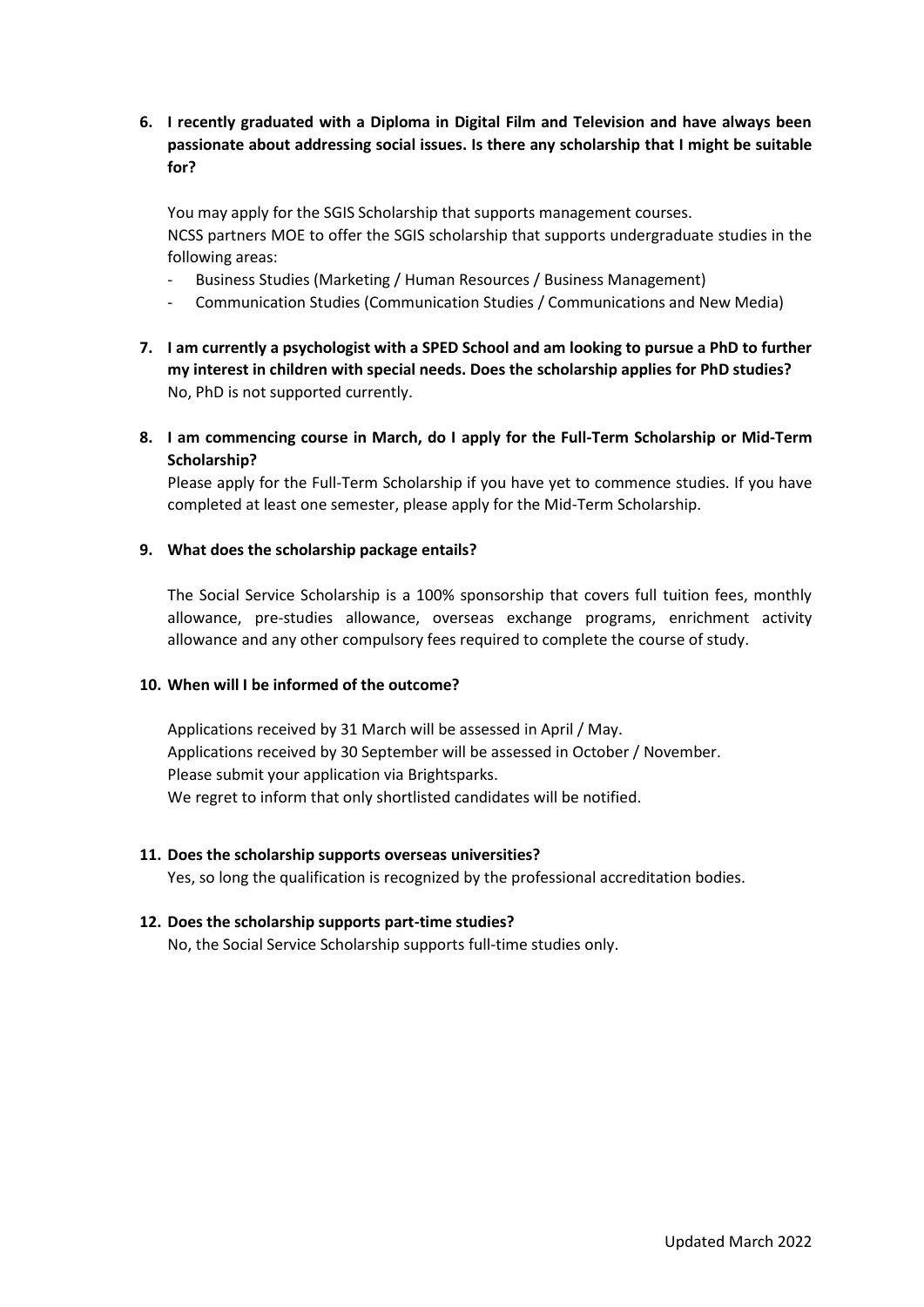### **13. What is the selection criteria for scholarship?**

To be eligible for the Social Service Scholarship, you must:

- Be a Singapore Citizen or Singapore Permanent Resident
- Possess excellent GCE 'A' Level, International Baccalaureate (IB), Diploma and/ or University results
- Have applied to a university or gained admission into a recognised Social Work, Occupational Therapy, Physiotherapy, Speech Therapy or Psychology programme at the point of application
- Demonstrate leadership qualities, community involvement and a strong interest in charting a career in the social service sector

### **14. What does the mid-term scholarship entails?**

The Social Service Scholarship (Mid-Term) covers full tuition fees from Year 1 Semester 1, prorated monthly allowance (from the year of award), pre-studies allowance, overseas exchange programs, enrichment activity allowance and any other compulsory fees required to complete the course of study.

### **15. What is the minimum criteria to maintain the scholarship?**

Scholars are expected to graduate with honours, within the stipulated period of the course.

**16. I submitted my application via Brightsparks. Under the "Additional Questions" section, it mentioned reference letters, but there was no indication of a template or where to upload them.** 

There is no template for reference letters. Please attach referral letters with all supporting documents.

## **17. How many awards are given out in each window?**

The number of awards given out in each window depends on the quality of the candidates.

- **18. I have not apply for university, can I apply for the scholarship?** Please apply to the university and indicate the course of study and course commencement date, before applying for the Social Service Scholarship.
- **19. Pertaining to the scholarship applications which require letters from character referees, should my referees want to send in confidential letters via email, to whom should the email go to?**

Your referees may email the letters to [socialservicescholarships@ncss.gov.sg.](mailto:socialservicescholarships@ncss.gov.sg) Please indicate the name of the candidate, NRIC and the type of scholarship applied.